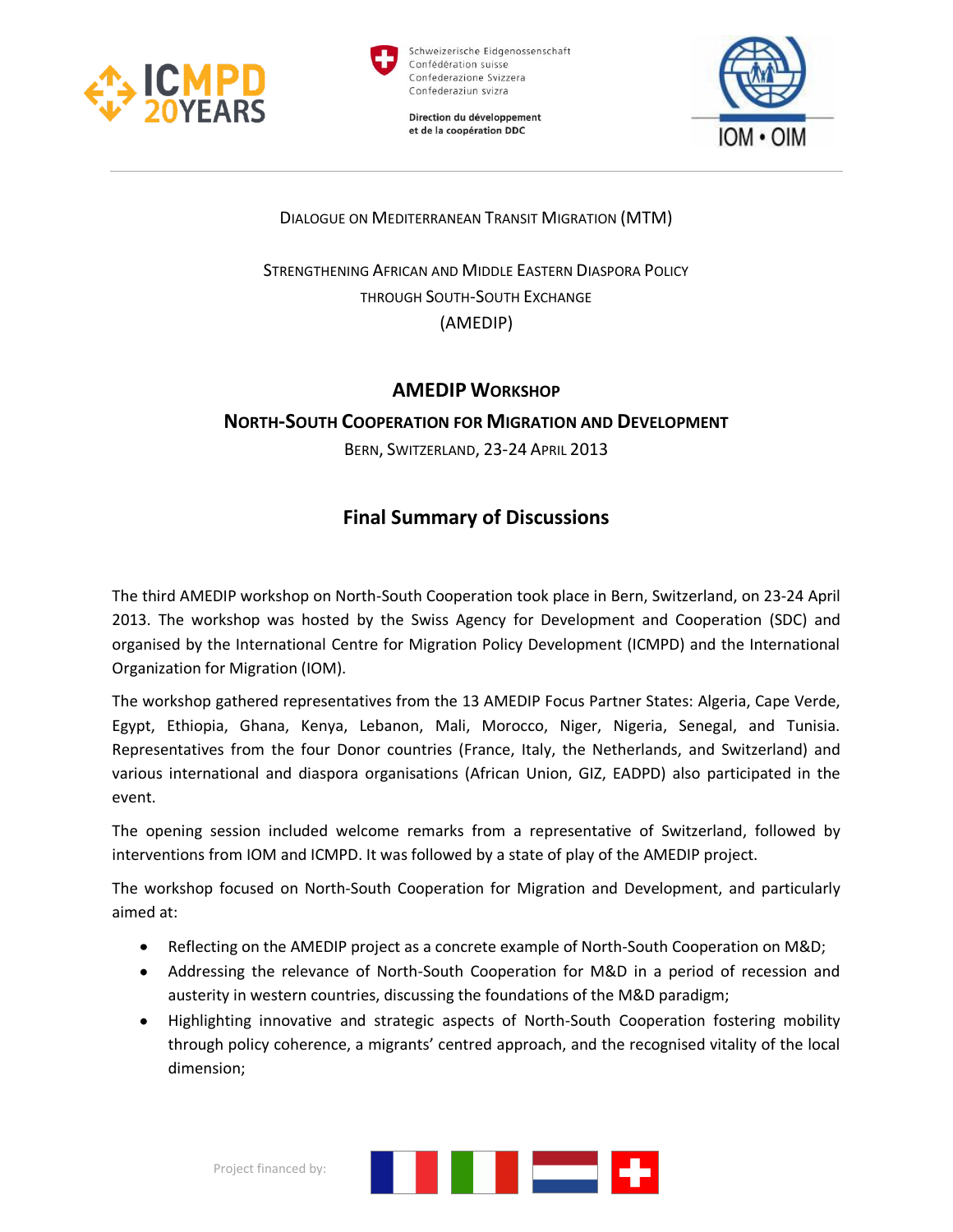- Disentangling the institutional long-run visions for supporting and for collaborating with diaspora organisations; and
- Identifying further interrelations/cooperation mechanisms of North-South Cooperation and South-South Cooperation.

#### **Session I: AMEDIP in the context of North-South Cooperation**

This first session conceived as a roundtable gave space to discuss each country's feedback on the [AMEDIP](http://www.icmpd.org/AMEDIP.1821.0.html) project up to now. The occasion paved the way for reflecting and questioning new orientations within North-South Cooperation in times of crisis. Following a presentation on the state of play of the project, the participants had some remarks concerning the methodology and the content of the AMEDIP project.

As regards to the methodology, representatives from the AMEDIP Partner States and the project team had the opportunity to give their feedback about the activities that have been carried out to date. Some participants considered that some information was missing in the Registry and that some details were out-of-date. This can be explained by a lengthy data collection process and by being short of some relevant information or initiatives. It has been noted that missing information and corrections can still be included in the Manual to be published at the end of the project. This re-assessment calls for a stronger ownership of the process from the AMEDIP Partner States.

The project activities, given their novelty, especially the South-South Expert Exchanges Mechanism, are carefully scrutinised by Partner States, donors and other organisations. It was concluded that the South-South Cooperation should be further strengthened, especially through the capitalisation of experiences in this area by AMEDIP Partner States.

Despite some imprecision in the [Registry of Institutional Priorities of AMEDIP Partner States,](http://www.icmpd.org/fileadmin/ICMPD-Website/ICMPD-Website_2011/Migration_Dialogues/MTM/AMEDIP/February_2013_Update/Registry_of_Institutional_Priorities_Soft_Copy_EN.pdf) some of the data collected during the implementation of the Registry are a gold mine of information and should be further analysed for the benefit of all partner states, such as the information contained in the diagram on page 12 of the Registry. The countries' representatives explicitly asked for further information on this specific diagram, which will be done in the Manual to be published at the end of the project as mentioned above. ICMPD and IOM will work in complementary ways for the drafting of the Manual.

Another vital point for a total success of the AMEDIP project and for the development of South-South Cooperation is the necessity to find and set up mechanisms to sustainably convey and share the knowledge acquired during the workshops, within the respective governments. This statement goes in line with the countries, which expressed the need and will to transform the various exchanges that took place in the framework of the AMEDIP project into concrete actions back in their respective countries.

Overall, the workshop also offered a mid-term assessment of the AMEDIP project and allows concentrating the efforts on the priorities raised during the workshop.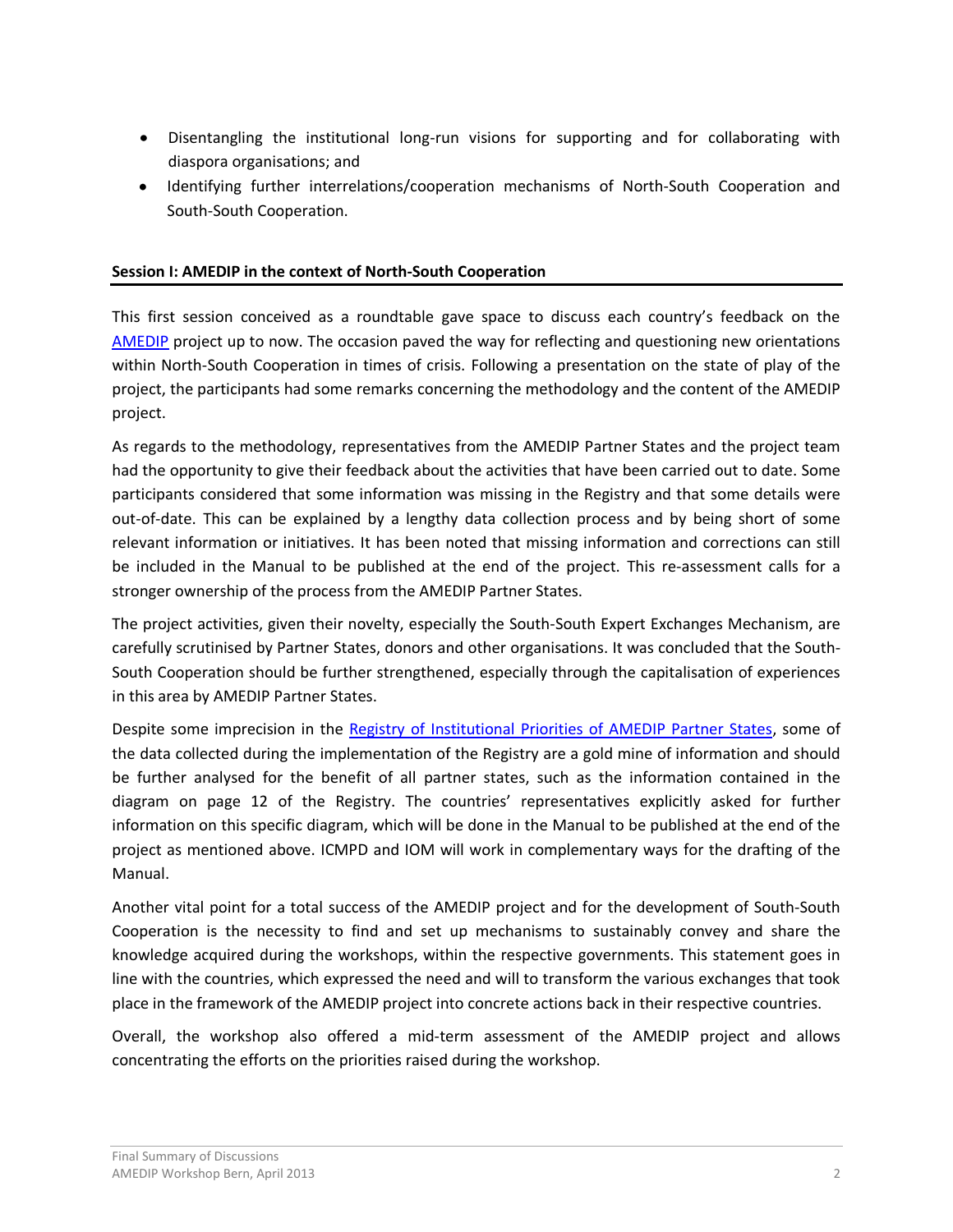As regards to the content, AMEDIP Partner States called for a more consistent North-North Cooperation and particularly by putting more coherent migration policies in place in the North.

A central topic that emerged from the exchange is the link between youth and mobility. Countries both from the North and from the South agreed on the necessity to exchange and share more and develop coherent public policies on these topics.

Countries are in favour of a continuation of exchanges of experience, as illustrated by the case of Lebanon. Indeed, Lebanon is currently studying the French overseas voting system and offered to share its newly acquired knowledge with Kenya, who expressed its need to learn more about voting systems for Kenyans residing abroad. This could represent an interesting example of triangular cooperation, as discussed in the last session of the workshop.

All things considered, the workshop was an excellent opportunity to concentrate on the challenges met during the implementation of the first half of the project. It will allow for a better targeted implementation of remaining activities.

# **Session II: Innovations and redefinitions of the M&D paradigm: Migration for development or** *more*  **development for** *better* **migration?**

This session emphasized the necessity of a common definition of the Migration-and-Development nexus and the role that new terms can play in enriching the discussions and expanding the debate on the topic. It also reaffirmed the importance of the central role of migrants in development. Especially with the current economic and financial crisis it is extremely important that all actors become more vigilant and focus on rationalizing and setting priorities (both geographic and thematic) within existing programmes. Insofar it is necessary to build on existing partnerships and to further coordinate with other initiatives. Under these circumstances, dialogues (MTM; Rabat; etc.) may have a vital role to play as vectors of exchange and cooperation at various levels (political or expert level). The AMEDIP initiative offers a unique platform for several Northern and Southern Partner States to exchange skills, initiatives, and know-how on a tailor-made basis and on specific and targeted actions or policies.

The workshop also raised awareness on the leading role countries of origin can play for:

- Making conditions for mobility possible;
- Setting up incentives for nationals living abroad;
- Setting up innovative partnership with local/territorial level, communities, and any other actors at the local level; and
- Calling on the co-responsibility of donors, notwithstanding the fact that remittances will not substitute for development aid.

Further to a presentation from the expert, the participants split into two working groups. Working Group 1 discussed the importance of integrating migration policies at the local level while Working Group 2 addressed the issue of triangulation.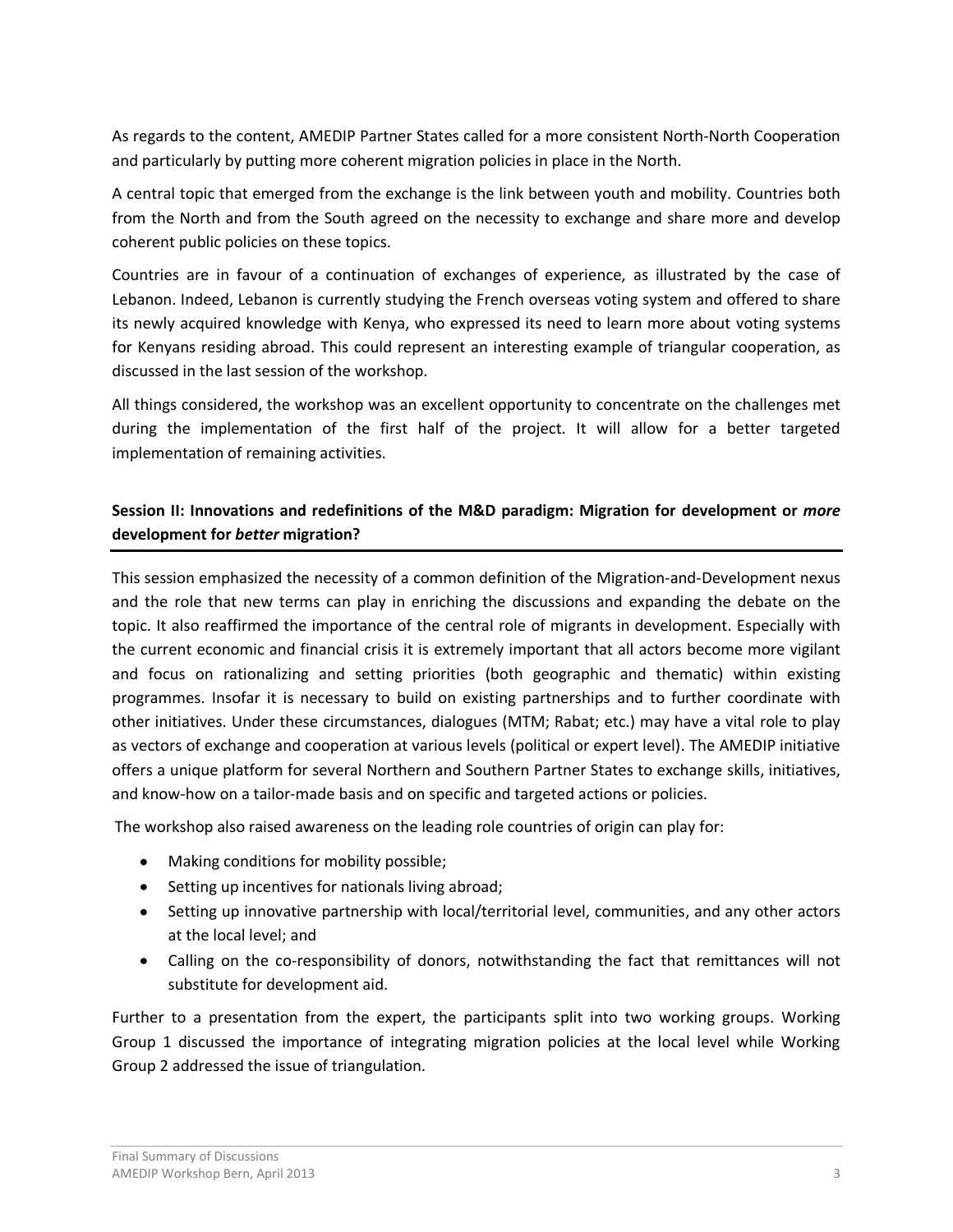# Working Group 1- Integrating migration into decentralized development policies: The rise of the local level

While the Migration-and-Development nexus always had an impact at the local level, whereby migrants have been taking part in local or community initiatives, it was emphasized by the participants that few policies are taking the local dimension into serious consideration. In this regard, government representatives expressed the need to develop initiatives for local development in a decentralization framework. In order to ensure development at the local level, all activities related to development at the local level should be planned with local representatives, they should be included in the decision processes that involve their regions or communities. This cooperation should also take into account the specificities and needs of the regions in terms of migration and development.

Partnerships between migrants and their place of origin should also be enhanced in this framework, along with partnerships between migrants, the countries of origin, and the countries of destination. And last but not least, it is important to integrate the migration component into national development plans and to enhance a dialogue at the vertical level (from the national level to the local level).

# Working Group 2- Promoting the positive *triangulation between home country – diaspora – host country*: Under which conditions can mobility function?

This session focused on discussing the positive triangulation between home country – diaspora and host country whereby a balance must be found since interests inevitably converge. The participants advanced the importance of adopting a practical take on such matters whereby specifically declaring: a) what can be done in order to commit for change; b) what should be avoided, refrained from doing (explicitly declaring it) and equally admit; and c) in which areas nothing should be done but kept as it is. Two important specifications emerged from the discussion. The first relates to the awareness that all parties involved in this dynamic are not a unity. Neither countries of residence and origin just refer to governments – but include all actors and stakeholders operating in the different poles of the migratory process - nor the diaspora, is a homogenous group or community. The second specification regards the word 'triangulation' used for describing this dynamic, and a preference especially in the French language to use the word *trilateral* instead.

Several areas of intervention have been highlighted as key and important for joint collaborative efforts. The first one regards the collection of statistical facts and figures. Sending countries should ask for data from receiving countries (which is however always unsatisfactory) but also complement this demand with figures and data gathered by eminent civil society organisations (on refugees, etc.).

A second area of intervention regards the portability of social rights. It has been highlighted that this issue should be linked with existing bilateral conventions at the OECD level on the elimination of double taxation. Several countries have agreements to avoid double taxation (OECD), such as Senegal with Switzerland, which represent the matrix to take an example from.

Regarding irregular migrants (for example people working in the black market) countries of origin should try to ease their contribution towards the social security facility in these countries. This way, if irregular migrants would get deported, they would still have a safety net from which they could benefit from.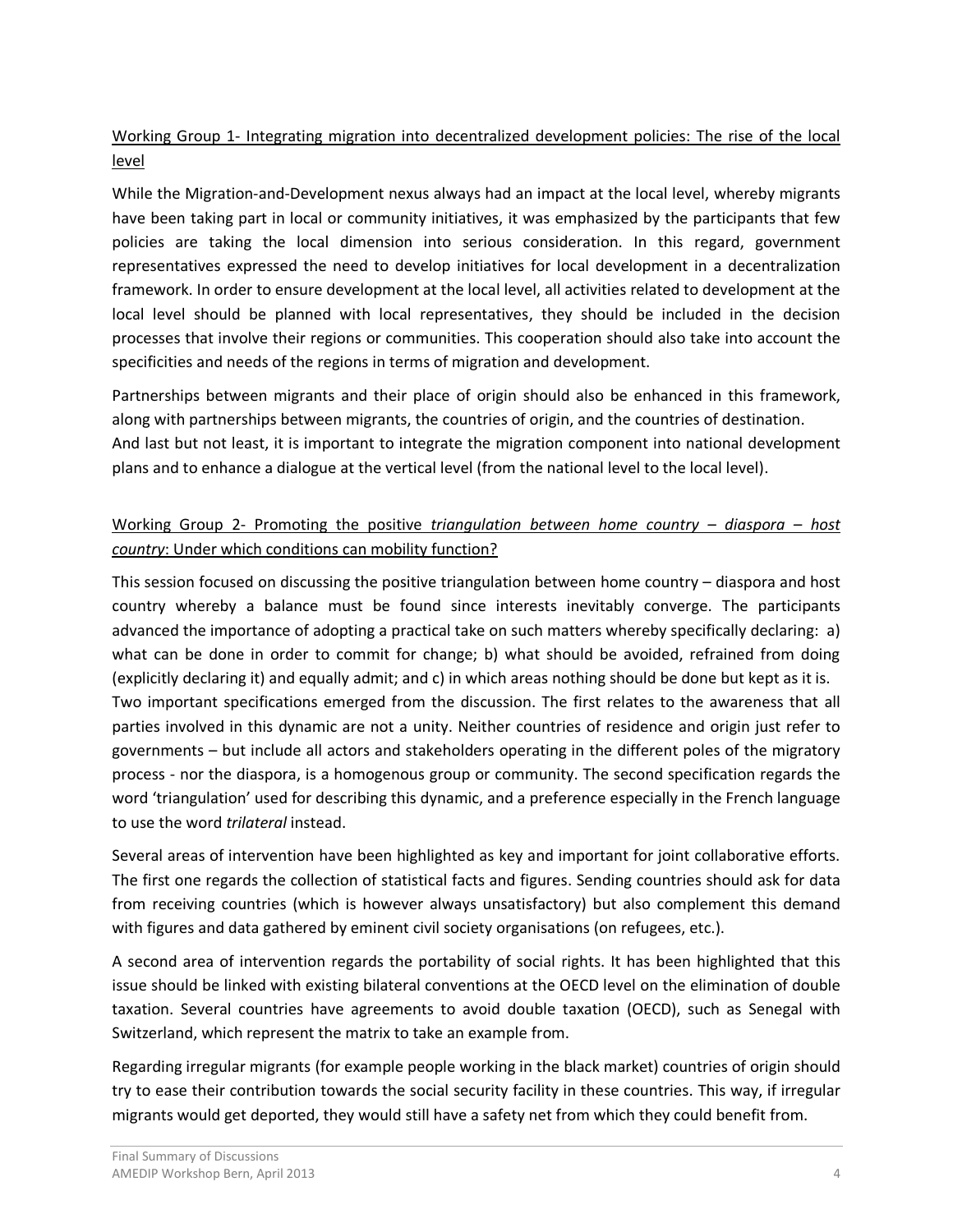Partner States agreed that governments should reach out – by thinking and listing incentives and opportunities – towards their diasporas, to invest back home.

## **Session III: Engaging diasporas in development: Further structuring the dialogue between diasporas and governments**

Session III was introduced by a presentation of the [European-wide African Diaspora Platform for](http://www.ae-platform.org/modules/home/home.php)  [Development.](http://www.ae-platform.org/modules/home/home.php) The platform aims to promote the contribution of the diaspora to act as a development actor for Africa through the establishment of a European-wide African diaspora platform for development. It achieves such a goal through the provision of support in the establishment of a functioning European platform of African diaspora organisations in the EU 27, Norway, and Switzerland. It also improves coordination, communication, and cooperation of development activities undertaken by African migrant organisations through the development of tools for enhanced communication, and finally it enhances capacities of diaspora organisations to meaningfully participate in the development cooperation process in Africa.

Some representatives of the platform and some diaspora associations took part in a panel to share their experience as actors of development and to exchange and answer the questions of the government representatives. This session aimed to discuss the long term objectives for sustaining diaspora organisations/interventions. During their presentation, the diaspora representatives insisted on two facts: representation and unity. It was clarified that diaspora associations only represent themselves, their organisations and goals - and are not 'democratic institutions' just as any association/NGO. Regarding the unity of diaspora organisations, it is rather an expectation of institutions which reduces complexities whereby diversity should be defended.

It has been repeated that despite there is a general consensus that diasporas are actors and factors of development, diasporas need to demonstrate their own claims by making their engagement more efficient, effective, and increase its impact.

The governments of origin called for a co-responsibility towards diaspora associations. They call for the need for joint efforts with Partner States in the North to support the integration of migrants and for putting in place favourable conditions for diaspora interventions to take place. Governments need the diaspora to be organised in associations and in networks. They must also support these platforms by developing policies and creating incentives.

While there is general consensus on the need for sustaining diaspora organisations, as these are means for fostering integration, the session missed the opportunity for discussing the vision – and different visions - behind this support, disentangling the ultimate objective of governmental institutions for raising migrants' competences and professionalisation paths in the long run.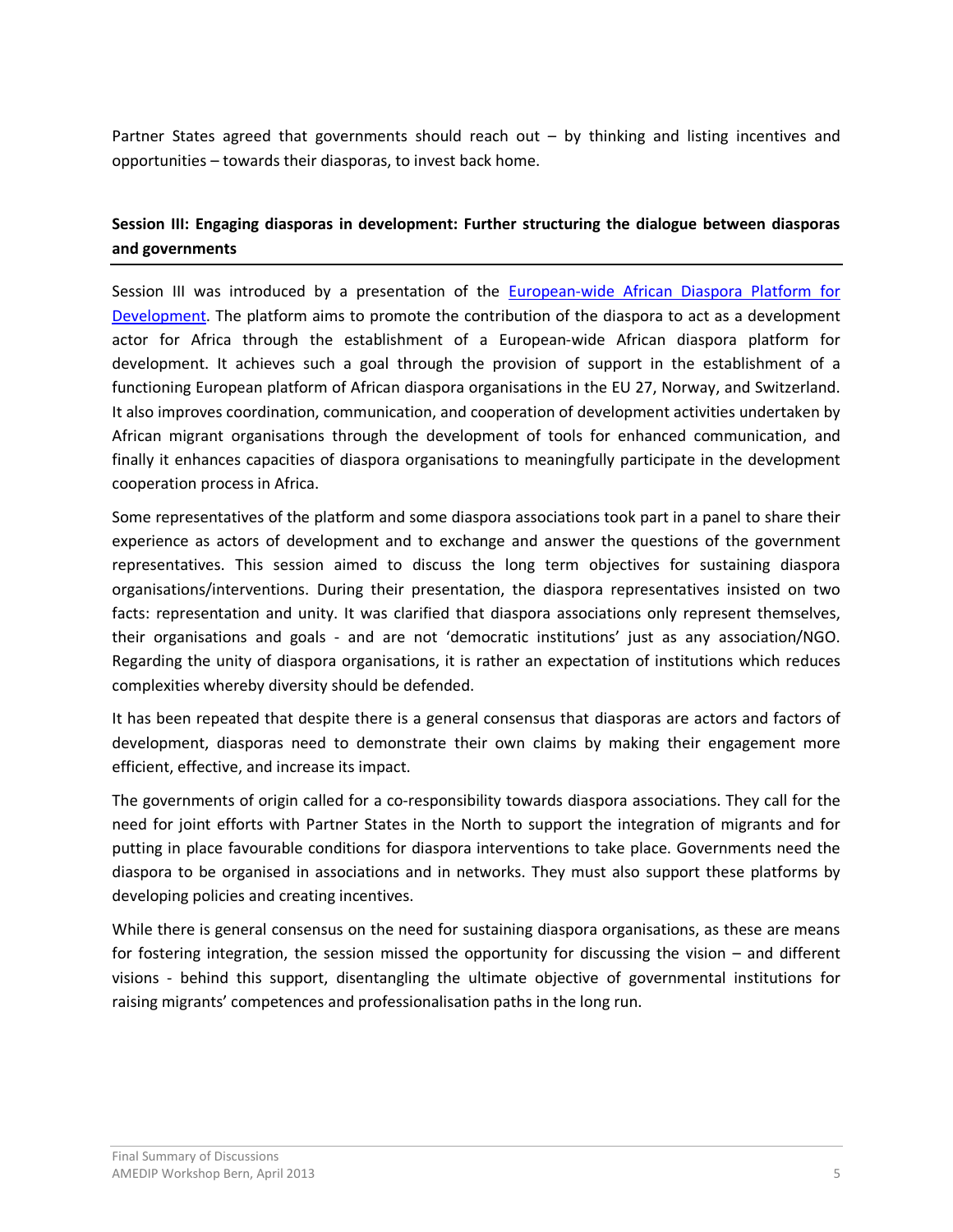## **Session IV: Interconnections between North-South and South-South Cooperation in the area of migration**

Trilateral development cooperation is defined by the OECD as partnerships between DAC donors and pivotal countries (providers of South‐South Cooperation) to implement development cooperation programmes/projects in beneficiary countries (recipients of development aid). Four virtues and merits of South–South and Triangular Cooperation can be sketched: 1) the benefits accrued from sharing knowledge and experience among peers to find more effective solutions; 2) sharing appropriate technology and experience that can promote convergence with North–South Cooperation goals; 3) respecting real ownership, with the South in the driver's seat; and 4) developing countries rapidly emerging as new donors (HDR2013).

The discussion focused on finding viable and experimental domains within which trilateral/triangular cooperation could represent an interesting framework for addressing also migration matters.

Some areas have been identified such as for example concerning the definition and drafting of the migration strategy and action plan of a specific country in the South, utilising the expertise of the North – as in the case of Mali - to be transferred at the South-South level. This exercise would re-affirm the relevance of policy coherence as well as emerging issues relevant in different contexts such as urbanisation and migration.

Other areas of intervention have been identified by Partner States for example concerning mechanisms of evaluation and impact assessments, concerning the exchange of scholarships including at the South-South level, furthermore regarding the integration of migrants/diasporas in the South. On this last point, the transformation of countries from emigrating, into transit and more recently into immigration countries was discussed. Possible triangulations could be identified also in this domain in terms of exchanging experiences between South-South partners.

An important methodological issue was raised for identifying clear criteria and indicators for selecting practices and countries that can triangulate one with the other appropriately and coherently. Sound research and analysis is needed for this purpose.

Finally the importance of involving in this exchange regional economic communities was noted, the need for institutional coordination in each country, by for example establishing working groups on migration was stressed, and the importance to value best practices at the regional level was highlighted.

#### **Closing Session**

The workshop was closed by statements from the Swiss representative, and the AMEDIP Partner Agencies (ICMPD and IOM).

The representative of Mali offered to create a network of AMEDIP Partner States, through which the countries representatives would exchange their expertise, present a common programme, and monitor policies developments in migration and development. This proposition offers sustainable perspectives to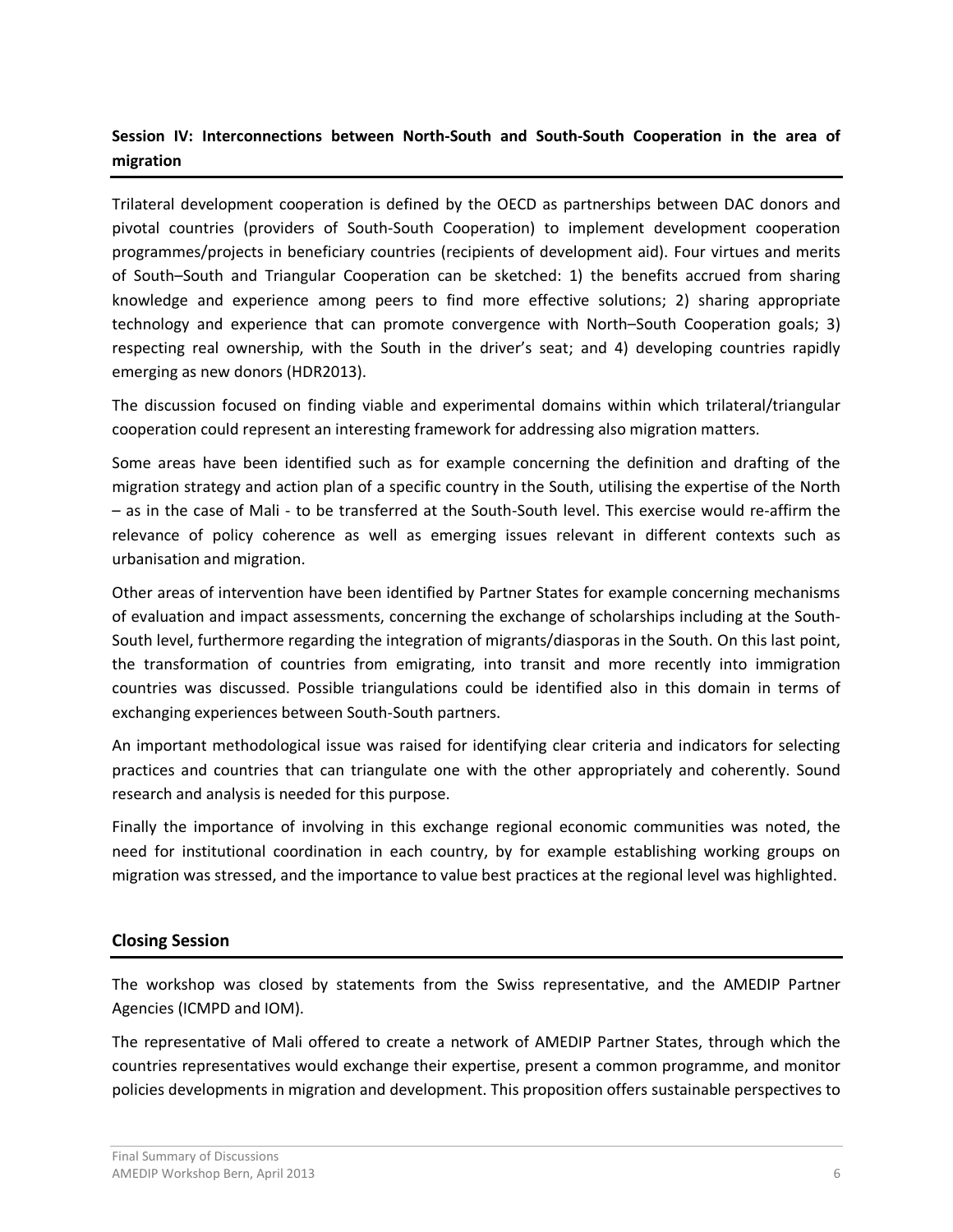the AMEDIP and acknowledges the will from the AMEDIP Partner States to reinforce the cooperation in a long-term perspective.

#### **Recommendations**

The following recommendations represent issues that have been discussed and raised during the AMEDIP workshop and around which consensus was found. These elements easily translate in a *to-dolist* for all parties involved – at various levels – in the MTM AMEDIP project:

- Identify mechanisms for sharing knowledge to be conveyed within institutions/governments.
- In times of crisis value and build on existing projects and dialogues such as the MTM AMEDIP, which represents a unique platform of dialogue between the South and the North, the South and South, and the North and the North. In this context, emerging and rising issues relevant for all Partner States can be shared such as the link between youth and mobility while also discuss and jointly contribute to coherent public policies on these topics.
- Following from the previous recommendation Partner States should actively contribute for the realisation of the Manual that will be drafted at the end of the project. This exercise will represent a unique opportunity for presenting interesting practices of South-South Cooperation. This active participation should fall on AMEDIP Partner States that will have the opportunity to capitalize from this direct experience, while also raising a stronger ownership of the process.
- Recognise and value the leading role countries of origin can play for making conditions for mobility possible and for setting up incentives for nationals living abroad for example. These elements further motivate the call countries of origin can launch for co-responsibility on behalf of donor countries.
- Follow up on innovative partnership with local/territorial level, communities, and any other actors at the local level.
- Integrate the migration component into national development plans and enhance a vertical dialogue between the national and the local level.
- Link the portability of social rights issue with existing OECD bilateral conventions on the elimination of double taxation.
- Work in partnership with countries in the North to support the integration of migrants.
- A specific area of intervention is represented also by migration statistics/profiles.
- Reach out by thinking and listing incentives and opportunities towards diasporas to invest back home.
- Discuss and question in appropriate forums long term governments' objectives (both in countries of origin and destination) for sustaining diaspora organisations/interventions.
- Imagine and identify domains whereby triangular/trilateral cooperation could be an interesting framework to work with for migration matters and produce clear, sound, and coherent criteria for selecting possible country candidates to triangulate with.